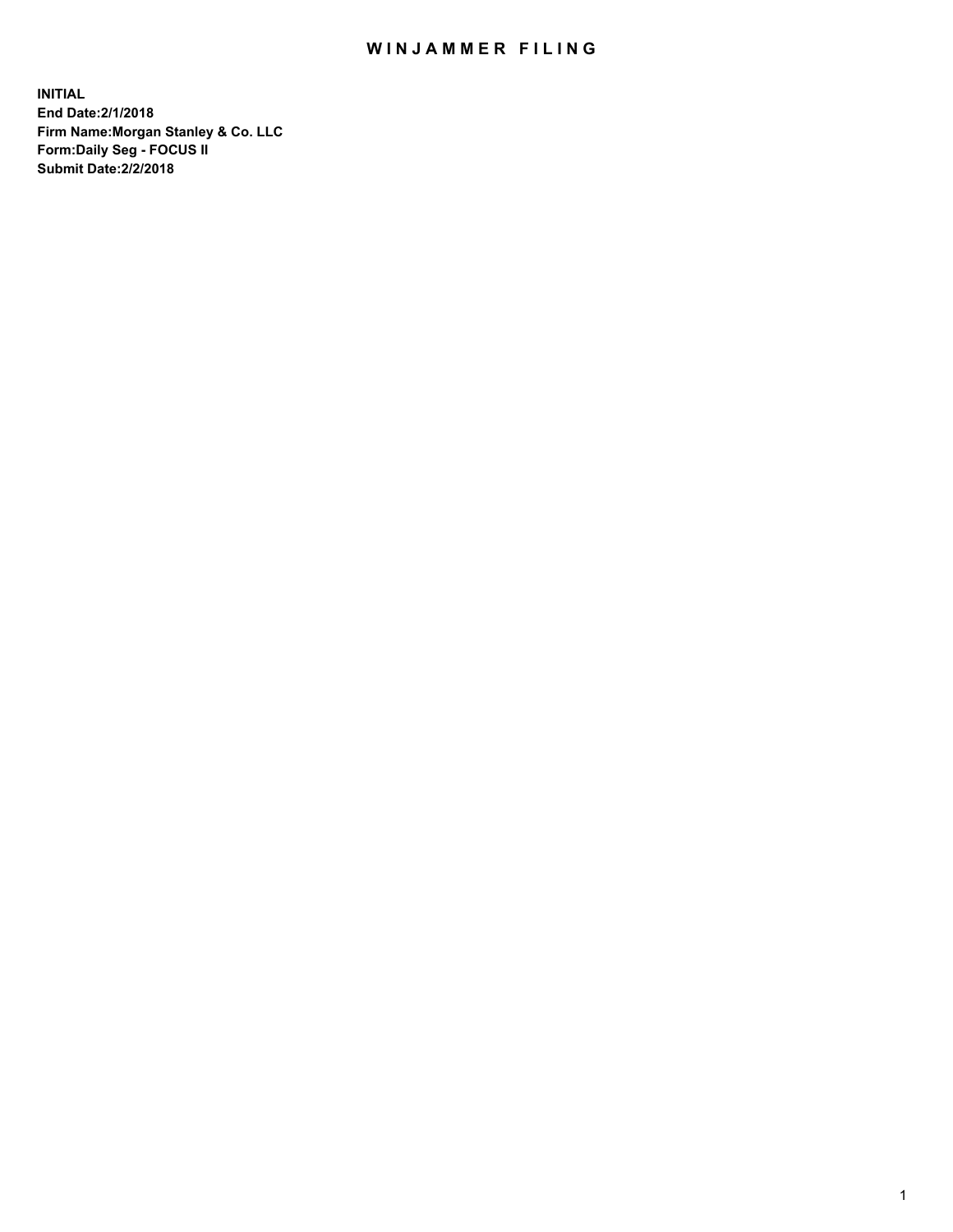## **INITIAL End Date:2/1/2018 Firm Name:Morgan Stanley & Co. LLC Form:Daily Seg - FOCUS II Submit Date:2/2/2018 Daily Segregation - Cover Page**

| Name of Company<br><b>Contact Name</b><br><b>Contact Phone Number</b><br><b>Contact Email Address</b>                                                                                                                                                                                                                          | Morgan Stanley & Co. LLC<br>Ikram Shah<br>212-276-0963<br>lkram.shah@morganstanley.com |
|--------------------------------------------------------------------------------------------------------------------------------------------------------------------------------------------------------------------------------------------------------------------------------------------------------------------------------|----------------------------------------------------------------------------------------|
| FCM's Customer Segregated Funds Residual Interest Target (choose one):<br>a. Minimum dollar amount: ; or<br>b. Minimum percentage of customer segregated funds required:%; or<br>c. Dollar amount range between: and; or<br>d. Percentage range of customer segregated funds required between: % and %.                        | 331,000,000<br>0 <sub>0</sub><br>00                                                    |
| FCM's Customer Secured Amount Funds Residual Interest Target (choose one):<br>a. Minimum dollar amount: ; or<br>b. Minimum percentage of customer secured funds required:%; or<br>c. Dollar amount range between: and; or<br>d. Percentage range of customer secured funds required between:% and%.                            | 140,000,000<br>0 <sub>0</sub><br>0 <sub>0</sub>                                        |
| FCM's Cleared Swaps Customer Collateral Residual Interest Target (choose one):<br>a. Minimum dollar amount: ; or<br>b. Minimum percentage of cleared swaps customer collateral required:% ; or<br>c. Dollar amount range between: and; or<br>d. Percentage range of cleared swaps customer collateral required between:% and%. | 92,000,000<br>0 <sub>0</sub><br>0 <sub>0</sub>                                         |

Attach supporting documents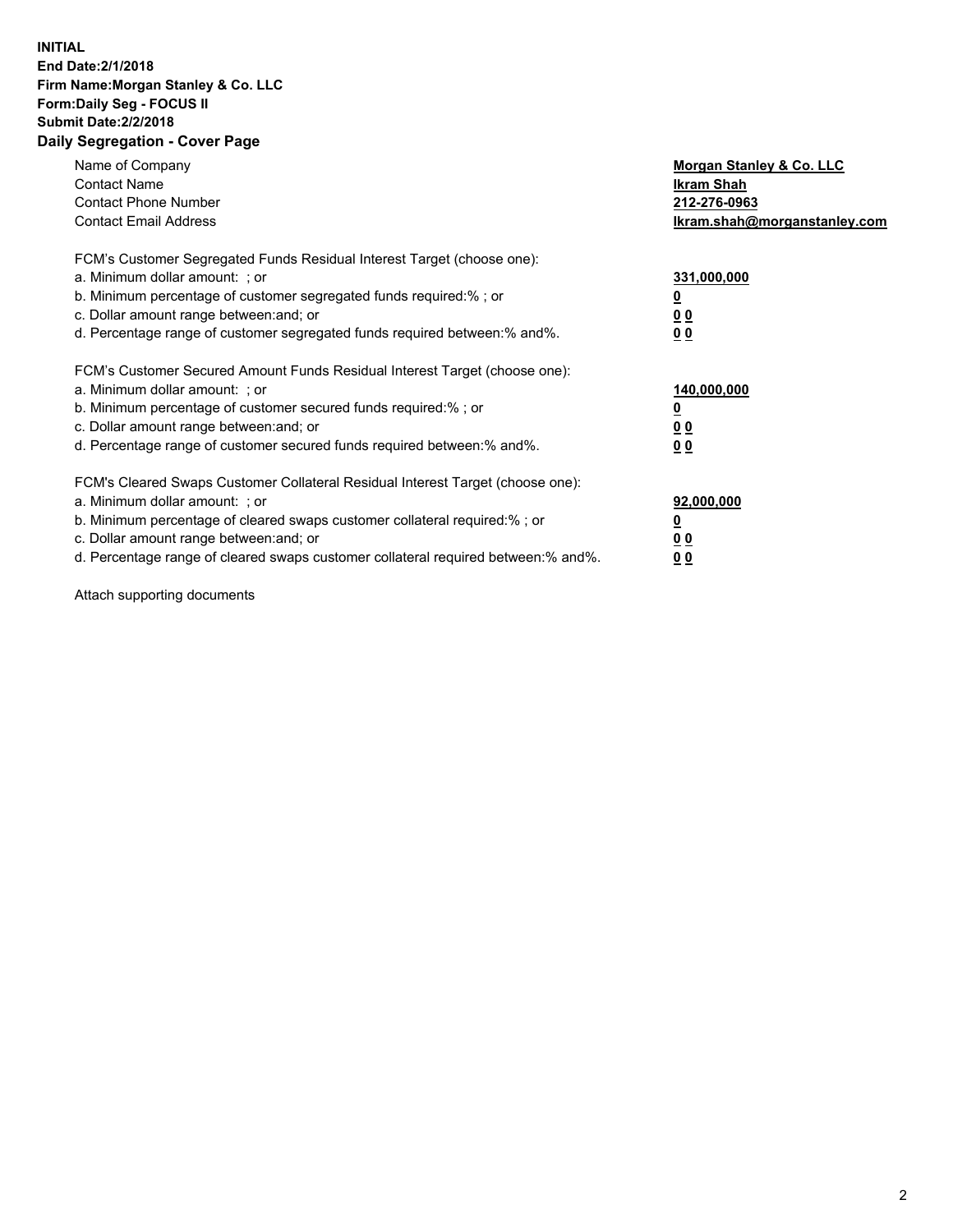## **INITIAL End Date:2/1/2018 Firm Name:Morgan Stanley & Co. LLC Form:Daily Seg - FOCUS II Submit Date:2/2/2018 Daily Segregation - Secured Amounts**

Foreign Futures and Foreign Options Secured Amounts Amount required to be set aside pursuant to law, rule or regulation of a foreign government or a rule of a self-regulatory organization authorized thereunder 1. Net ledger balance - Foreign Futures and Foreign Option Trading - All Customers A. Cash **3,049,065,173** [7315] B. Securities (at market) **1,699,199,360** [7317] 2. Net unrealized profit (loss) in open futures contracts traded on a foreign board of trade **830,000,926** [7325] 3. Exchange traded options a. Market value of open option contracts purchased on a foreign board of trade **21,605,168** [7335] b. Market value of open contracts granted (sold) on a foreign board of trade **-26,622,119** [7337] 4. Net equity (deficit) (add lines 1. 2. and 3.) **5,573,248,508** [7345] 5. Account liquidating to a deficit and account with a debit balances - gross amount **17,795,394** [7351] Less: amount offset by customer owned securities **-16,525,286** [7352] **1,270,108**

- 6. Amount required to be set aside as the secured amount Net Liquidating Equity Method (add lines 4 and 5)
- 7. Greater of amount required to be set aside pursuant to foreign jurisdiction (above) or line 6.

## FUNDS DEPOSITED IN SEPARATE REGULATION 30.7 ACCOUNTS

- 1. Cash in banks
	- A. Banks located in the United States **348,414,194** [7500]
	- B. Other banks qualified under Regulation 30.7 **885,726,974** [7520] **1,234,141,168**
- 2. Securities
	- A. In safekeeping with banks located in the United States **341,698,070** [7540]
	- B. In safekeeping with other banks qualified under Regulation 30.7 **0** [7560] **341,698,070** [7570]
- 3. Equities with registered futures commission merchants
	-
	-
	- C. Unrealized gain (loss) on open futures contracts **-589,462** [7600]
	- D. Value of long option contracts **0** [7610]
	- E. Value of short option contracts **0** [7615] **8,096,288** [7620]
- 4. Amounts held by clearing organizations of foreign boards of trade
	-
	-
	- C. Amount due to (from) clearing organization daily variation **0** [7660]
	- D. Value of long option contracts **0** [7670]
	- E. Value of short option contracts **0** [7675] **0** [7680]
- 5. Amounts held by members of foreign boards of trade
	-
	-
	- C. Unrealized gain (loss) on open futures contracts **830,590,387** [7720]
	- D. Value of long option contracts **21,605,168** [7730]
	- E. Value of short option contracts **-26,622,119** [7735] **4,181,408,262**
- 6. Amounts with other depositories designated by a foreign board of trade **0** [7760]
- 7. Segregated funds on hand **0** [7765]
- 8. Total funds in separate section 30.7 accounts **5,765,343,788** [7770]
- 9. Excess (deficiency) Set Aside for Secured Amount (subtract line 7 Secured Statement Page 1 from Line 8)
- 10. Management Target Amount for Excess funds in separate section 30.7 accounts **140,000,000** [7780]
- 11. Excess (deficiency) funds in separate 30.7 accounts over (under) Management Target **50,825,172** [7785]

**0** [7305]

[7354] **5,574,518,616** [7355]

**5,574,518,616** [7360]

[7530]

 A. Cash **8,685,750** [7580] B. Securities **0** [7590]

 A. Cash **0** [7640] B. Securities **0** [7650]

 A. Cash **1,998,333,535** [7700] B. Securities **1,357,501,291** [7710] [7740] **190,825,172** [7380]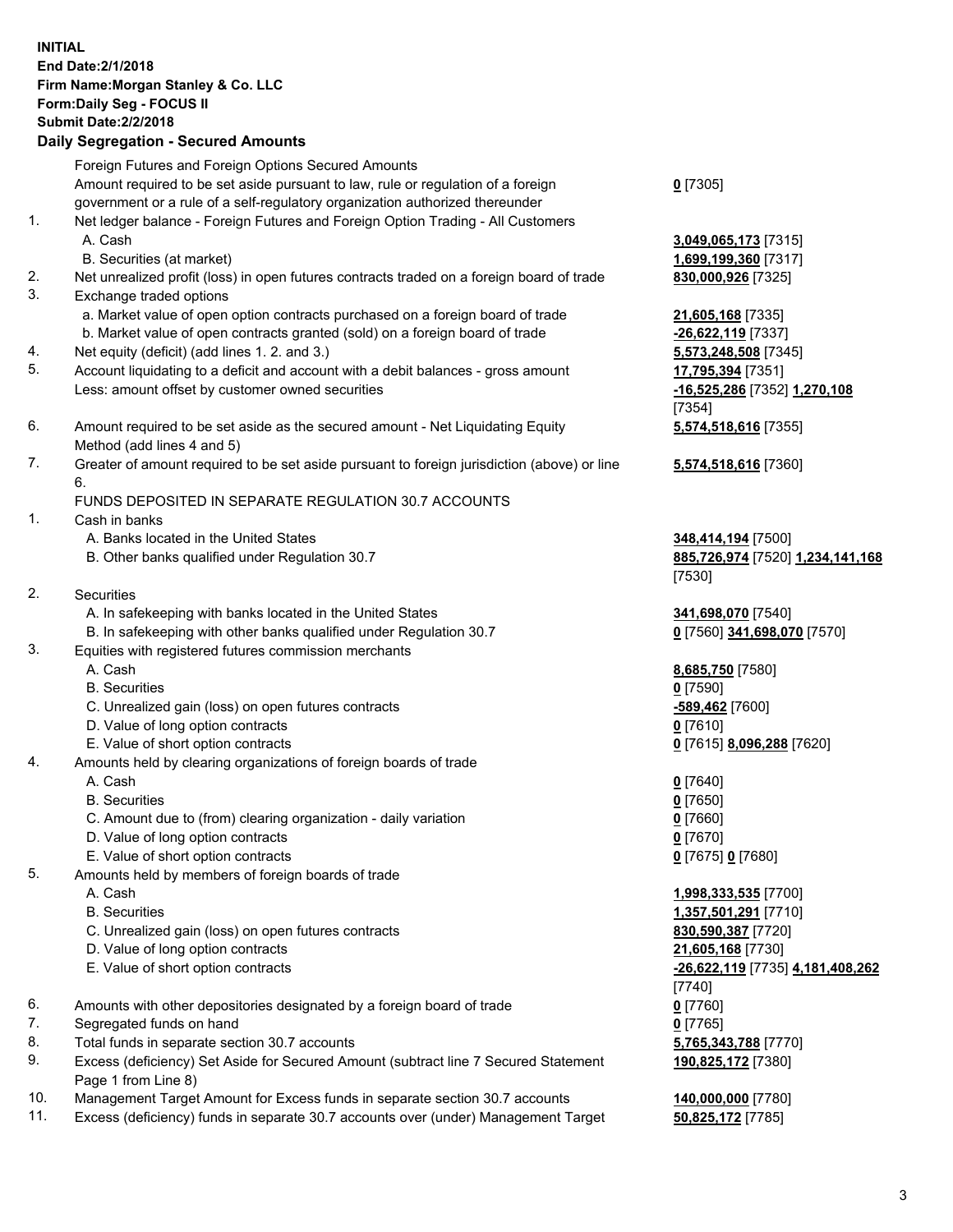**INITIAL End Date:2/1/2018 Firm Name:Morgan Stanley & Co. LLC Form:Daily Seg - FOCUS II Submit Date:2/2/2018 Daily Segregation - Segregation Statement** SEGREGATION REQUIREMENTS(Section 4d(2) of the CEAct) 1. Net ledger balance A. Cash **7,910,394,442** [7010] B. Securities (at market) **5,168,152,350** [7020] 2. Net unrealized profit (loss) in open futures contracts traded on a contract market **1,842,882,311** [7030] 3. Exchange traded options A. Add market value of open option contracts purchased on a contract market **461,498,875** [7032] B. Deduct market value of open option contracts granted (sold) on a contract market **-680,295,182** [7033] 4. Net equity (deficit) (add lines 1, 2 and 3) **14,702,632,796** [7040] 5. Accounts liquidating to a deficit and accounts with debit balances - gross amount **533,710,640** [7045] Less: amount offset by customer securities **-444,209,156** [7047] **89,501,484** [7050] 6. Amount required to be segregated (add lines 4 and 5) **14,792,134,280** [7060] FUNDS IN SEGREGATED ACCOUNTS 7. Deposited in segregated funds bank accounts A. Cash **4,590,341,168** [7070] B. Securities representing investments of customers' funds (at market) **0** [7080] C. Securities held for particular customers or option customers in lieu of cash (at market) **1,055,902,783** [7090] 8. Margins on deposit with derivatives clearing organizations of contract markets A. Cash **5,725,984,499** [7100] B. Securities representing investments of customers' funds (at market) **0** [7110] C. Securities held for particular customers or option customers in lieu of cash (at market) **4,112,249,567** [7120] 9. Net settlement from (to) derivatives clearing organizations of contract markets **-91,875,017** [7130] 10. Exchange traded options A. Value of open long option contracts **461,498,875** [7132] B. Value of open short option contracts **-680,295,182** [7133] 11. Net equities with other FCMs A. Net liquidating equity **3,468,857** [7140] B. Securities representing investments of customers' funds (at market) **0** [7160] C. Securities held for particular customers or option customers in lieu of cash (at market) **0** [7170] 12. Segregated funds on hand **0** [7150] 13. Total amount in segregation (add lines 7 through 12) **15,177,275,550** [7180] 14. Excess (deficiency) funds in segregation (subtract line 6 from line 13) **385,141,270** [7190] 15. Management Target Amount for Excess funds in segregation **331,000,000** [7194] **54,141,270** [7198]

16. Excess (deficiency) funds in segregation over (under) Management Target Amount Excess